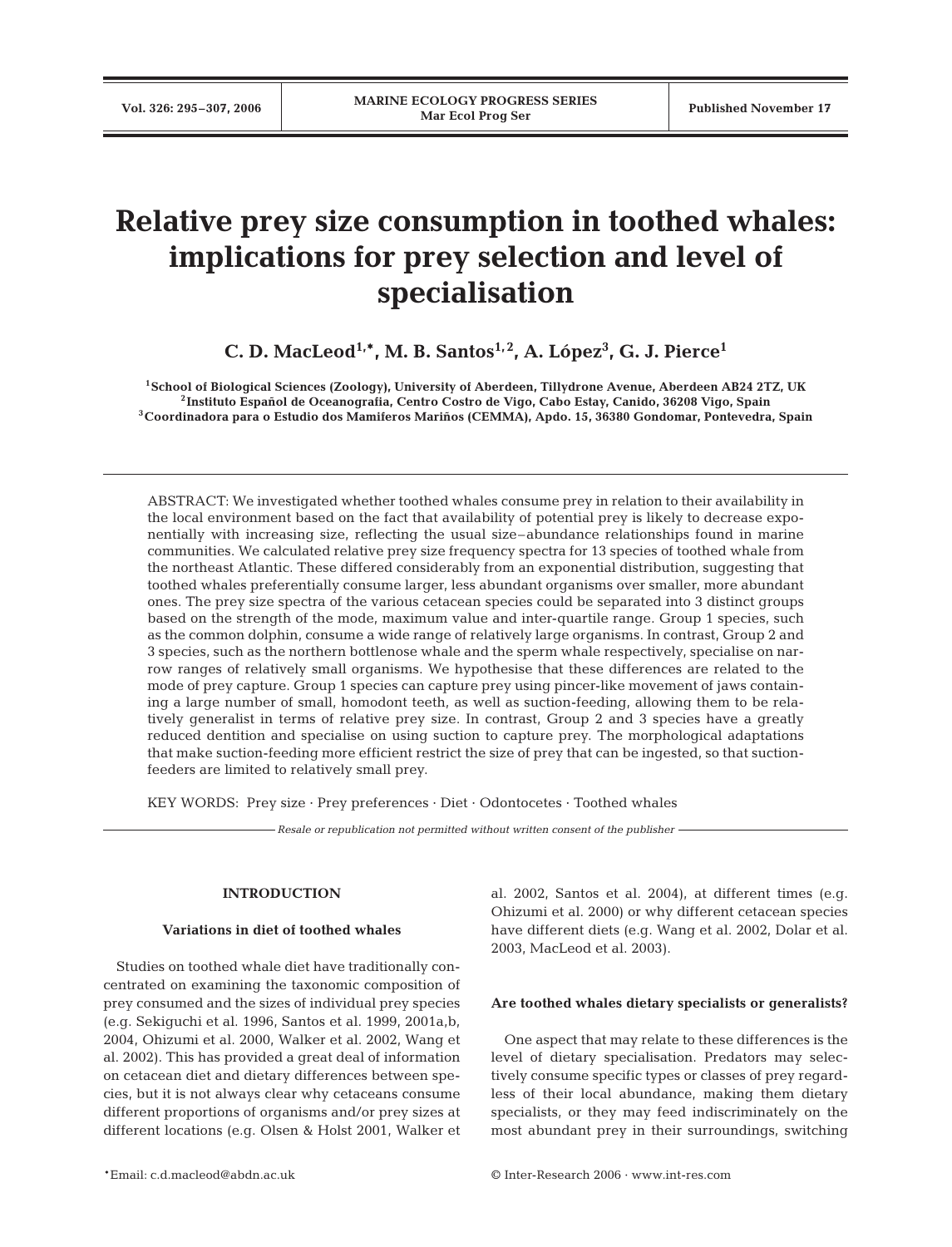from one prey type to another as prey change in abundance, making them dietary generalists (Scharf et al. 2000, McDonald et al. 2003). The identification of species as dietary specialists or generalists based on how species select prey in comparison to the range available to them is a common factor in many ecological studies (Town 1980, Churchill 1994, Kutt et al. 1998, Yamada & Boulding 1998, McDonald et al. 2003, Bearhop et al. 2004) and is the basis for measures of a species' dietary niche width (e.g. Feinsinger et al. 1981, Bearhop et al. 2004).

In terms of toothed whales, it may be intuitively expected that they are, to a greater or lesser extent, dietary specialists that preferentially consume specific classes of organisms based on some preferred quality (e.g. size, ease of capture, or energy content). Therefore, dietary differences between toothed whales could relate to differences in dietary specialisation between areas, times and species. However, it is also possible that cetaceans are simply generalist foragers that take different classes of organisms in proportion to their availability in the local environment, switching between prey types as local prey abundance changes over time. As a result, differences in diet may simply reflect differences in the local availability of potential prey organisms rather than differences in prey selection. Determining which of these is correct is important for interpreting how toothed whale species will interact with both the local ecosystem and with each other. In particular, if toothed whale species are dietary specialists, identifying the extent of their specialisation, and the reasons behind it, will provide a greater understanding of their role as predators in the marine environment.

Investigating whether toothed whales are dietary generalists or specialists in terms of how they select prey relative to prey availability in the local environment is difficult for at least 2, closely related, reasons. (1) Diet is primarily studied by analysing stomach contents and such data provide only a snapshot of the most recently consumed organisms for any one individual (Pierce & Boyle 1991); the foraging location where these organisms were consumed is rarely known, and stranded animals may not strand in close proximity to their last foraging location. (2) Even if the foraging location represented by individual stomach contents data is known, it is unlikely that there will be contemporaneous data on the local relative abundances of different prey species, sizes or types. Without this information, it is impossible to know the exact structure of the community on which a cetacean was foraging and, therefore, whether an individual cetacean was simply consuming different prey types in relation to their local availability or preferentially selecting specific classes of organisms from those available.

# **Using prey size to investigate the level of dietary specialisation in toothed whales**

While the species composition of available prey at the location of foraging is unlikely to be known, the highly size-structured nature of many marine food chains may allow some inferences to be made on prey consumption preferences. In general, smaller animals will be more abundant than larger ones in marine food webs, due to size-based food chains and trophodynamic transfer efficiencies (Sheldon et al. 1972, Rice & Gilason 1996, Scharf et al. 2000, Jennings et al. 2002). As a result, at any location and time, the relative size frequency spectra of potential prey for an individual toothed whale, regardless of spatial and temporal variations in the exact values, is likely to have an approximately exponential distribution. Therefore, if a cetacean species is a dietary generalist that simply consumes organisms in relation to their abundance in the local environment, it would be expected that in stomach contents summed across all individuals the smallest size class of prey would be the most abundant (Scharf et al. 2000) and the size frequency distribution of prey items would be approximately exponential (e.g. similar to idealised generalist prey size frequency spectra shown in Fig. 1 with smaller prey being more common than larger prey). Exponential generalist prey size frequency spectra could be achieved if either all individuals within the species are dietary generalists (Type A generalist population) or if different individuals within the species specialise on different specific sizes of prey (Type B generalist population; Bearhop et al. 2004). These 2 types of generalist species can be separated by comparing the size frequency spectra of a



Fig. 1. Idealised size frequency spectra of a generalist predator foraging in a size-structured marine food chain. Size class 1 represents the smallest size of prey consumed while size class 10 represents the largest. As small prey are more common than large prey, due to trophodynamic transfer efficiency (Sheldon et al. 1972, Rice & Gilson 1996, Scharf et al. 2000, Jennings et al. 2002), a generalist consumer consumes a higher number of the more abundant smaller prey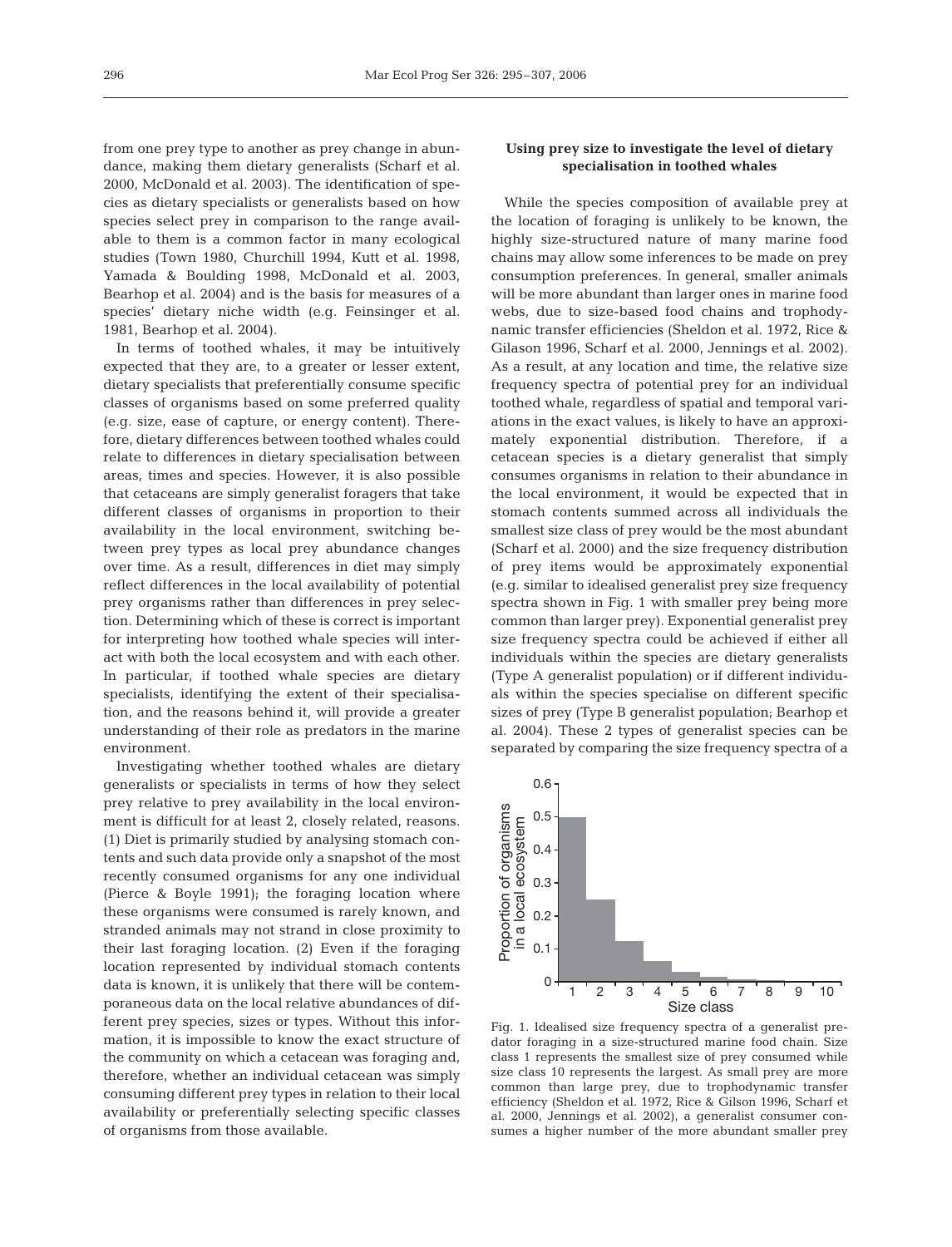number of different individuals within the population. In contrast, if a predator specialises on organisms of a specific size class, this size class would be expected to be over-represented in its diet, particularly in comparison to smaller size classes. As a result, the size frequency spectra of a specialist species would have a distribution that is clearly not exponential (i.e. one that differs greatly from the idealised size frequency spectra in Fig. 1). This type of size frequency spectra approach to examining predator–prey relationships has previously been applied to marine predatory fish (Scharf et al. 2000); however, this is the first time that it has been applied to toothed whales.

Any prey specialisation based on prey size in toothed whales could result from a number of different factors. In particular, prey specialisation could result from a 'sampling' bias, i.e. when animals cannot capture certain sizes of available organisms due to mechanistic constraints (e.g. predators may have problems capturing or swallowing prey of certain sizes; Scharf et al. 2000, Domenici 2001, MacLeod et al. in press), or from a 'behavioural' bias, i.e. when a predator chooses to select a organism based on some sort of behavioural trade-off (e.g. cost of prey handling vs. energy obtained; Yamada & Boulding 1998), or a combination of the two. While 'behavioural' biases may be flexible for a given individual. specialisation due to 'sampling' biases that result from mechanistic constraints are not. However, within a species, mechanistic constraints can be altered over time if the appropriate selection pressure and individual variation are present. Therefore, 'sampling biases' due to mechanistic constraints are important ecological characteristics of a species and will be closely linked to the niche it occupies (e.g. Grant 1968, Grant & Grant 1996, Yamada & Boulding 1998, Nilsson & Bronmark 2000, Scharf et al. 2000, Mascitti & Kravetz 2002).

The present study examined the prey size consumption of toothed whale species from stomach contents collected over an extended period of time from the northeast Atlantic in order to investigate whether, at the species level, toothed whales are dietary generalists or specialists, at least in terms of prey size. In addition, the prey size consumption of different toothed whale species was compared to investigate whether there are interspecific variations in prey size preferences.

Table 1. Species of toothed whales analysed in this study along with number of stomachs analysed, total number of prey items, number of prey items with estimated lengths, average cetacean body size and details of the predator–prey size ratios (PPSRs) of each species

| <b>Species</b>                                     | Origins<br>of<br>samples | No. of<br>stomachs<br>analysed<br>per region | Total no. of<br>stomachs<br>analysed | Average<br>cetacean<br>body<br>$l$ enqth $(cm)$ | Total no. prey Total no. prey<br>recovered<br>from<br>stomachs | items with<br>estimated<br>length | Modal<br>class | $%$ of<br>prey in<br>class | Predator-prey size ratio<br>Inter-<br>quartile<br>range | Max.  | Group          |
|----------------------------------------------------|--------------------------|----------------------------------------------|--------------------------------------|-------------------------------------------------|----------------------------------------------------------------|-----------------------------------|----------------|----------------------------|---------------------------------------------------------|-------|----------------|
| White-sided dolphin<br>Lagenorhynchus acutus       | Scotland                 | 17                                           | 17                                   | 201                                             | 3949                                                           | 819                               | $0.01 - 0.02$  | 16.8                       | 0.037                                                   | 0.174 | $\mathbf{1}$   |
| White-beaked dolphin<br>Lagenorhynchus albirostris | Scotland                 | 17                                           | 17                                   | 225                                             | 2415                                                           | 981                               | $0.04 - 0.05$  | 11.4                       | 0.055                                                   | 0.230 | $\mathbf{1}$   |
| Common dolphin<br>Delphinus delphis                | Scotland<br>Galicia      | $9\,$<br>300                                 | 309                                  | 183                                             | 90392                                                          | 16702                             | $0.03 - 0.04$  | 11.1                       | 0.058                                                   | 0.283 | $\mathbf{1}$   |
| Striped dolphin<br>Stenella coerueolalba           | Scotland<br>Galicia      | 18<br>18                                     | 36                                   | 185                                             | 8711                                                           | 1585                              | $0.04 - 0.05$  | 17.1                       | 0.033                                                   | 0.230 | $\mathbf{1}$   |
| Bottlenose dolphin<br>Tursiops truncatus           | Scotland<br>Galicia      | 10<br>44                                     | 54                                   | 273                                             | 10268                                                          | 2694                              | $0.06 - 0.07$  | 14.4                       | 0.045                                                   | 0.331 | $\mathbf{1}$   |
| Harbour porpoise<br>Phocoena phocoena              | Scotland<br>Galicia      | 171<br>16                                    | 187                                  | 131                                             | 33178                                                          | 5959                              | $0.05 - 0.06$  | 13.9                       | 0.045                                                   | 0.389 | $\mathbf{1}$   |
| Sowerby's beaked whale<br>Mesoplodon bidens        | Scotland                 | $\overline{4}$                               | $\overline{4}$                       | 471                                             | 1573                                                           | 157                               | $0.02 - 0.03$  | 36.9                       | 0.013                                                   | 0.062 | $\overline{2}$ |
| Northern bottlenose whale<br>Hyperoodon ampullatus | Scotland<br>Ireland      | $\sqrt{2}$<br>$\mathbf{1}$                   | 3                                    | 607                                             | 3569                                                           | 2828                              | $0.02 - 0.03$  | 34.1                       | 0.019                                                   | 0.062 | $\overline{2}$ |
| Cuvier's beaked whale<br>Ziphius cavirostris       | Scotland<br>Galicia      | $\mathbf{1}$<br>3                            | $\overline{4}$                       | 525                                             | 6400                                                           | 4091                              | $0.02 - 0.03$  | 25.7                       | 0.023                                                   | 0.106 | $\overline{2}$ |
| Risso's dolphin<br>Grampus griseus                 | Scotland<br>Galicia      | 9<br>6                                       | 15                                   | 272                                             | 868                                                            | 455                               | $0.02 - 0.03$  | 26.6                       | 0.022                                                   | 0.156 | $\overline{2}$ |
| Pygmy sperm whale<br>Kogia breviceps               | Scotland<br>Galicia      | 2<br>5                                       | 7                                    | 252                                             | 2386                                                           | 1043                              | $0.01 - 0.02$  | 64.1                       | 0.011                                                   | 0.188 | 3              |
| Sperm whale<br>Physeter macrocephalus              | Scotland                 | 12                                           | 12                                   | 1302                                            | 15023                                                          | 6624                              | $0.01 - 0.02$  | 94.1                       | 0.002                                                   | 0.039 | 3              |
| Long-finned pilot whale<br>Globicephala melas      | Scotland<br>Galicia      | 2<br>18                                      | 20                                   | 525                                             | 1282                                                           | 392                               | $0.02 - 0.03$  | 58.2                       | 0.009                                                   | 0.133 | 3              |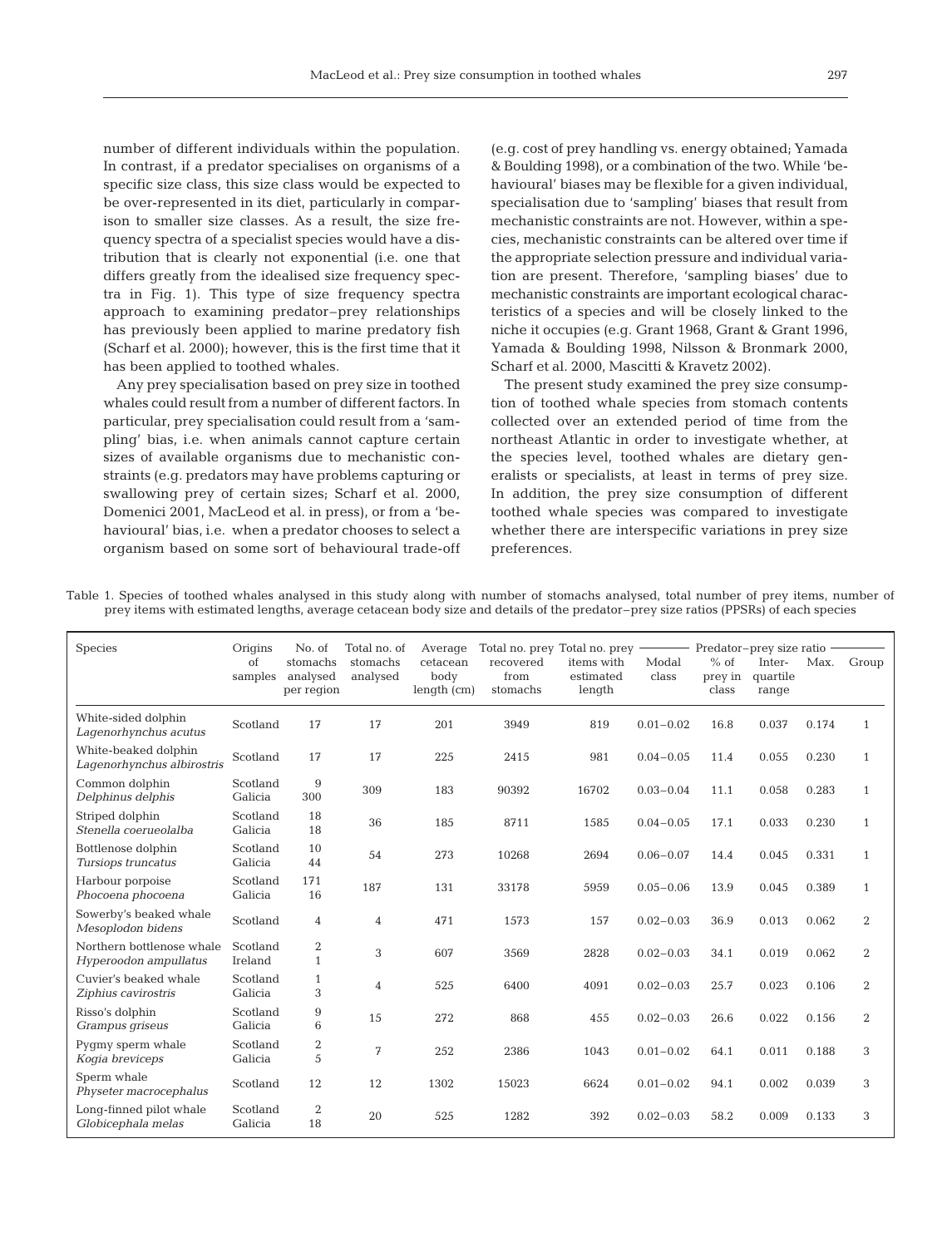## **MATERIALS AND METHODS**

**Data sources.** Species-specific size frequency spectra were constructed using data from the stomachs of stranded toothed whales primarily collected from Scotland and Galicia in northwest Spain between 1990 and 2004 (Table 1); data were thus provided across the range of each species in the northeast Atlantic and over a wide range of time periods (Table 2). The stomachs were routinely collected as part of stranding reporting schemes in these areas and were collected to allow investigation of diet and feeding ecology. While much of the data used in this study have previously been published (e.g. Santos et al. 1999, 2001a,b, 2004, Santos & Pierce 2005), species-specific size frequency spectra have not previously been calculated and compared. Inevitably, due to differences in the frequency of occurrence of different species in records of strandings, sample sizes for individual species will vary when using such a data set. The data set used for this analysis is one of the largest available on cetacean stomach contents and this will minimise the under-representation of rarer species as much as possible. However, the potential effects of a limited sample size for some species on interspecific comparisons must be borne in mind, and this is considered further below.

**Data processing.** Prey items found in stomachs were identified to the lowest possible taxonomic level based on their morphology. Where possible, size was estimated following the standard protocol using published regression equations (e.g. Clarke 1986, Härkönen 1986) to calculate total length (fish) or mantle length (cephalopods) that relate morphometric characteristics of the prey remains (fish otoliths or cephalopod beaks, respectively) to body length. While no correction for prey digestion was undertaken, the level of bias introduced by this is likely to be similar across different cetacean species, particularly when similar taxa of prey are considered, and can only result in an under-estimation of prey size rather than an over-estimation. When >30 otoliths or cephalopod beaks of similar size were recorded for a single species of prey in a single stomach, only a random sample ≥30 was measured. Again, while this may introduce a bias into the construction of the size frequency spectra, the same rule was used for all species and all prey items, meaning that the bias will be similar for all cetacean species. To assess the likely impact of this bias, the size distribution of all prey items (rather than just those measured) was estimated using the size distribution of the measured prey items and the total number of remains of each prey species.

Data from all individuals of the same toothed whale species were pooled to provide a species-specific dataset of prey sizes consumed. While individuals that contain more prey items will make a greater contribution to the overall species size frequency spectra, using only a sample of prey species with large numbers of similar-sized prey remains within individual stomachs will reduce the differential contribution and reduce the likelihood that size frequency spectra reflect the dietary preferences of only a small number of individuals rather than the whole species. Therefore, the combined size frequency spectra are likely to represent the dietary preferences of the species as a whole, particularly when data from a large number of individuals are combined.

In order to allow a direct comparison of the size frequency spectra of different cetacean species, it was preferable to use comparable size class divisions for each species. However, the cetaceans examined ranged in size from <1.5 m in harbour porpoises *Phocoena phocoena* to >15 m for sperm whales *Physeter macrocephalus*, meaning that classes based on absolute prey sizes were unlikely to be directly comparable, being too large for the smallest cetacean species and too small for the largest. Therefore, the size classes were defined in relation to a predator–prey size ratio

| Table 2. Temporal spread of stomach contents data used in analysis. ?: unknown month of stranding for one individual of a species. NB: |  |  |  |                                                                      |  |  |  |  |  |
|----------------------------------------------------------------------------------------------------------------------------------------|--|--|--|----------------------------------------------------------------------|--|--|--|--|--|
|                                                                                                                                        |  |  |  | individual of <i>Hyperoodon ampullatus</i> from Ireland not included |  |  |  |  |  |

| <b>Species</b>             |                             | Scotland-                    |                        | Galicia  |                                  |                     |  |  |  |
|----------------------------|-----------------------------|------------------------------|------------------------|----------|----------------------------------|---------------------|--|--|--|
|                            | N                           | Years                        | <b>Months</b>          | N        | Years                            | Months              |  |  |  |
| Delphinus delphis          | 9                           | 1992, 1994, 1999, 2001, 2003 | $1, 2, 4-6, 9, 12$     | 300      | 1991                             | $1 - 12$            |  |  |  |
| Globicephala melaena       |                             | 1996.2001                    |                        | 18       | 1991-1994, 1997-1999             | $2 - 6, 11, 12$     |  |  |  |
| Grampus griseus            | 9                           | 1992-2002                    | 2, 4, 5, 8, 10         | 6        | 1991-1994, 1997                  | 24, 12              |  |  |  |
| Hyperoodon ampullatus      | $\overline{2}$              | 1895, 2001                   | $\dot{\mathbf{z}}$ , 9 | 0        | $\sim$                           |                     |  |  |  |
| Kogia breviceps            | $\mathcal{D}_{\mathcal{L}}$ | 1999                         | 10                     |          | 1995, 1997, 1999, 2002           | 1,10,12             |  |  |  |
| Lagenorhynchus acutus      | 17                          | 1992, 1994-1998, 2000-2002   | $1, 3-7, 10-12$        | 0        | $\overline{\phantom{a}}$         |                     |  |  |  |
| Lagenorhynchus albirostris | 17                          | 1992-1996, 1998-2003         | $1-4, 6-9, 12$         |          | $\overline{\phantom{a}}$         |                     |  |  |  |
| Mesoplodon bidens          | 4                           | 1992, 1994, 1996, 2001       | 4, 8, 10               |          | $\overline{\phantom{0}}$         |                     |  |  |  |
| Phocoena phocoena          | 171                         | 1992–2003                    | $1 - 12$               | 16       | 1991, 1993–1995, 1997–1999, 2003 | $1.2.4 - 8.10 - 12$ |  |  |  |
| Physeter macrocephalus     | 12                          | 1994-1996, 1998, 2002        | 1, 3, 8, 12            | $\Omega$ | -                                |                     |  |  |  |
| Stenella coeruleoalba      | 18                          | 1992-1995, 1998-2003         | $1-4, 7-12$            | 18       | 1994-1996, 1998-1999, 2002-2003  | $2 - 5.9 - 12$      |  |  |  |
| Tursiops truncatus         | 10                          | 1990, 1993-1996, 1998-1999   | $1, 3-7, 12$           | 44       | 1990-1999, 2001-2002             | $1 - 12$            |  |  |  |
| Ziphius cavirostris        |                             | 1999                         |                        |          | 1990, 1995, 2000                 | 2, 11               |  |  |  |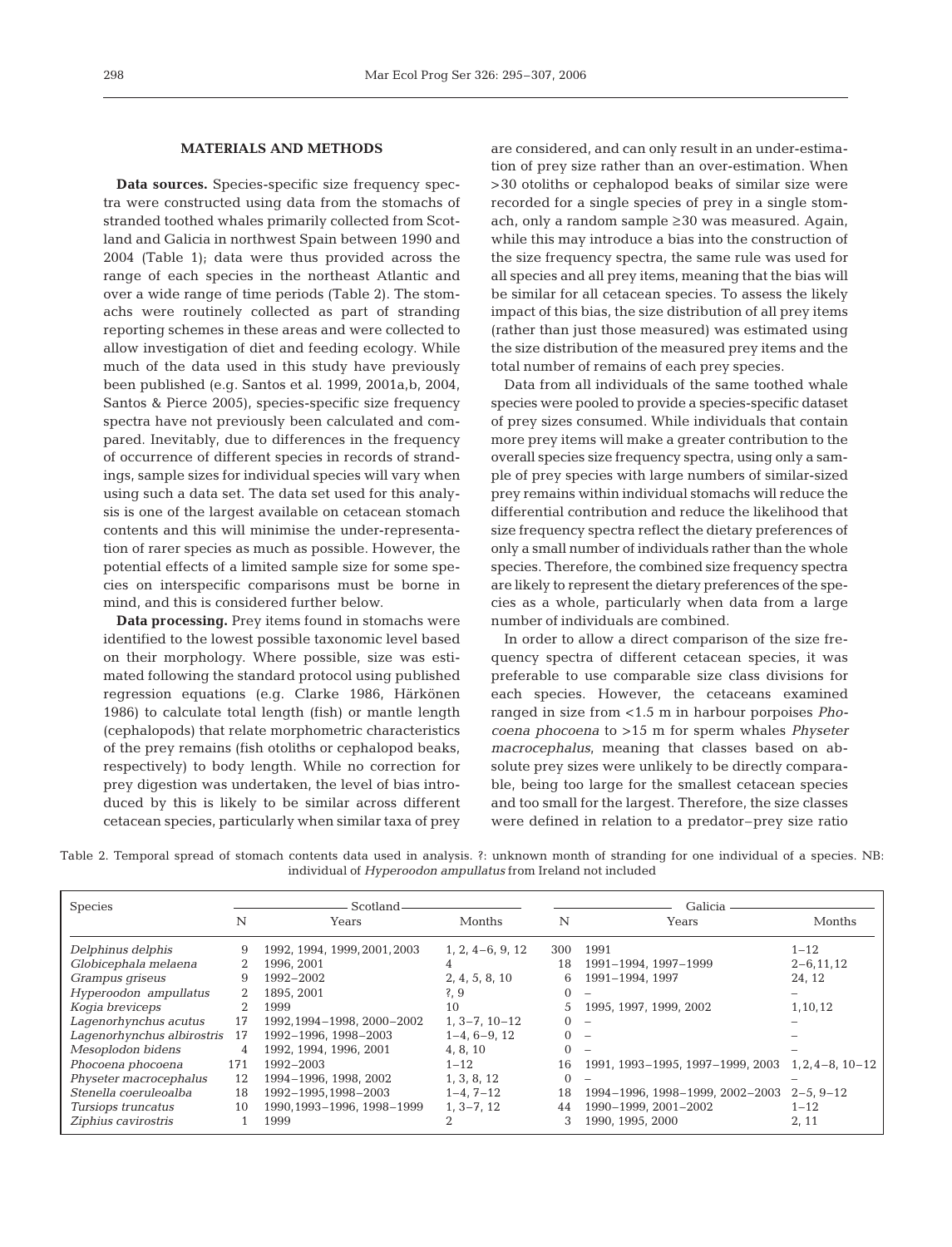(PPSR). For this study PPSRs were calculated by dividing the estimated length of each prey item by the total body length of the cetacean from which it was recovered. For example, a prey item with an estimated length of 10 cm recovered from a 500 cm long cetacean would have a PPSR of 0.02.

**Using a PPSR.** Removed the effect of differences in body size between species and allowed direct comparisons to be made between prey size frequency spectra. This approach will not alter the type of size distribution that is found in a species and, therefore, any inferences about prey selection. Scharf et al. (2000) used a similar relative size frequency spectra approach when comparing prey size preferences of marine fish species.

**Interspecific comparisons of PPSR frequency spectra.** The PPSR frequency spectra were compared to the approximately exponential distribution expected if prey were taken in proportion to local availability of all organisms and to each other to assess whether there were differences between individual species. The PPSR frequency spectra of different cetacean species were compared by identifying 3 basic measures of the spectra distribution: (1) the proportion of prey items in the modal PPSR class, (2) the inter-quartile range of the PPSR values and (3) the maximum PPSR. These measures were used, rather than more commonly used measures of a distribution such as mean  $\pm$  SD, due to the non-normal distribution of the data across the PPSR size classes. While the 3 measures may be correlated in certain potential frequency spectra, this is not true for all possible frequency spectra. Therefore, these 3 measurements are independent variables that describe different aspects of the shape of a species PPSR frequency distribution. Principal component analysis (PCA) was then used to assess the variation between species based on these 3 measures of the PPSR frequency spectra and to investigate whether species could be separated into distinct groupings. Discriminant analysis (DA) was used to check the true distinctiveness of any identified groupings.

To assess how the diet of individual cetaceans related to the PPSR frequency spectra of the species as a whole, a second PCA was conducted using the strength of the mode, the maximum PPSR and the inter-quartile range of each individual from each species with >30 prey items measured from the stomach contents. A biplot of the first 2 PC axes was then used to assess variation in each species and to compare this variation between species, particularly of different PPSR frequency groupings. In addition, this allowed an assessment of whether sample size contributed to apparent differences between species by showing whether individual PPSR frequency spectra from species with small sample sizes were simply a random subset of PPSR frequency spectra of all individuals from species with larger sample sizes.

**Efffect of sample size on PPSR frequency spectra.** In order to assess the effect of sample size on species PPSR frequency spectra, data for the species with the most individuals and the most variation between individuals (the common dolphin *Delphinus delphis*) were examined in detail. PPSR frequency spectra were calculated for sets of randomly selected individuals to generate simulated PPSR frequency spectra for common dolphins based on sample sizes of 5, 10, 15 and 20. This was repeated 1000 times for each sample size to examine the range of possible PPSR frequency spectra that could have been obtained for a given sample size. Each individual simulated PPSR frequency spectrum was compared to the actual overall PPSR frequency spectrum for common dolphins and the absolute difference in the proportion of samples in each PPSR frequency class calculated. These proportions were then summed to give a single score expressing the difference between the simulated spectrum and the actual common dolphin spectrum. For each sample size, the 1000 simulated spectra were sorted according to the difference score and the 5% of spectra most dissimilar from the original common dolphin spectrum were then discarded. The remaining 95% of simulated spectra were plotted to allow visualisation of the 95% confidence interval for a PPSR frequency spectrum for common dolphins calculated from that number of individuals.

#### **RESULTS**

PPSRs were calculated for a total of 44 653 prey items from 685 individuals of 13 species of toothed whale (Table 1). However, for individual species, sample sizes ranged from 3 (northern bottlenose whale) to 309 individuals (common dolphin) and from 157 (Sowerby's beaked whale) to 16 702 prey items (common dolphin). The PPSR frequency spectra of all species (Figs. 2 to 4) differed considerably from the idealised prey size frequency spectra expected if a species was a dietary generalist (Fig. 1). In general, the smallest PPSR classes (generally those  $<1\%$  of cetacean body length and especially those  $<$  0.5%) were greatly under-represented. This suggests that all species do not simply consume organisms based on their availability in the local environment; instead it suggests that toothed whales consume larger, less abundant organisms in preference to smaller, more abundant ones. PCA suggested that the 13 cetacean species could be divided into 3 distinct groups (Fig. 5). The distinctiveness of these 3 groups was confirmed by DA, which correctly assigned each species to its putative group in every case. A similar result was obtained regardless of whether the PPSR frequency spectra were created from the sampled data or the estimated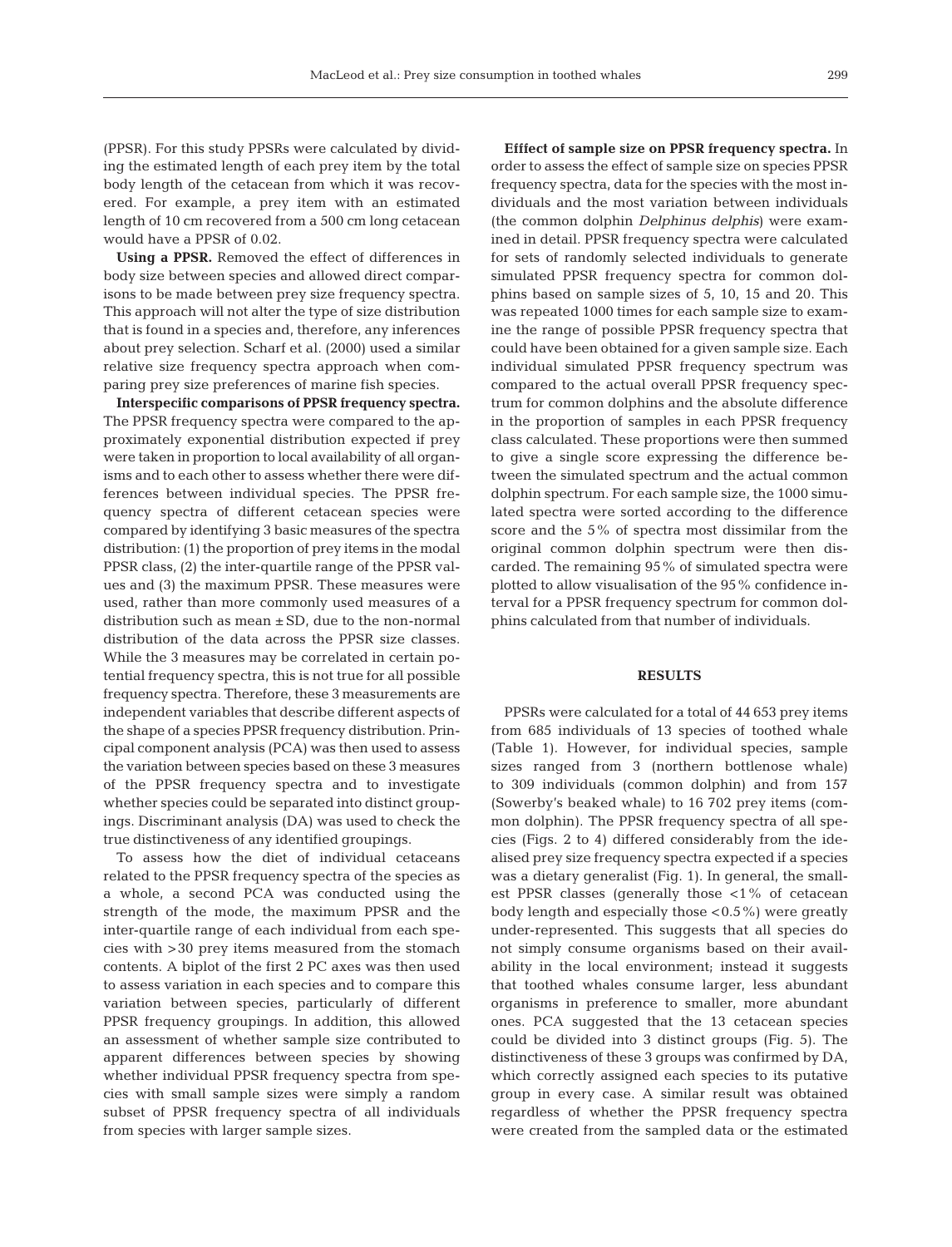

Fig. 2. Predator-prey size ratio (PPSR) frequency spectra for Group 1 species of toothed whales from the north-east Atlantic. (A) Common dolphin; (B) Atlantic white-sided dolphin; (C) white-beaked dolphin; (D) harbour porpoise; (E) striped dolphin; (F) bottlenose dolphin

total prey size distribution; however, only the results from the sampled data are presented here.

Group 1 consisted of species that have only a weak modal class (<20% of all prey items), relatively large inter-quartile range and a relatively large maximum PPSR (Fig. 2). This means these species consume a wide range of prey sizes, including both relatively small and large prey, and are not reliant on a single narrow range of prey sizes. Therefore, Group 1 species are the most generalist group of toothed whales in terms of the relative sizes of prey consumed. However, relatively large prey (>5% of body length) are particularly over-represented in the diet in comparison to an approximately exponential distribution. In contrast, all the remaining species have strong modal PPSR at a relatively small prey size, much narrower inter-quartile ranges and smaller maximum PPSRs (Figs. 3 & 4). This means that these species rely on a narrow size range of relatively small organisms. These species can be separated into 2 further groups. Group 2 consists of species in which there is a single, clear mode at a relatively small PPSR (2 to 3% of body length in all species), but where the mode is only moderately strong (between 25 and 50% of all prey items; Fig. 3). In contrast, Group 3

**A**



PPSR class

Proportion of measured prey items Proportion of measured prey items **B** 0.6 0.4 0.2 0 0.6 **C** 0.4 0.2 0 0–0.005  $0.02 - 0.03$  $0.05 - 0.06$  $0.08 - 0.09$  $0.14 - 0.15$  $0.11 - 0.12$ 0.02–0.03 0.05–0.06 0.08–0.09 0.11–0.12 0.14–0.15 PPSR class

1 0.8 0.6 0.4 0.2 0 0.8

Fig. 3. Predator-prey size ratio (PPSR) frequency spectra for Group 2 species of toothed whales from the north-east Atlantic. (A) Northern bottlenose whale; (B) Sowerby's beaked whale; (C) Cuvier's beaked whale; (D) Risso's dolphin

Fig. 4. Predator-prey size ratio (PPSR) frequency spectra for Group 3 species of toothed whales from the north-east Atlantic. (A) Sperm whale; (B) pygmy sperm whale; (C) longfinned pilot whale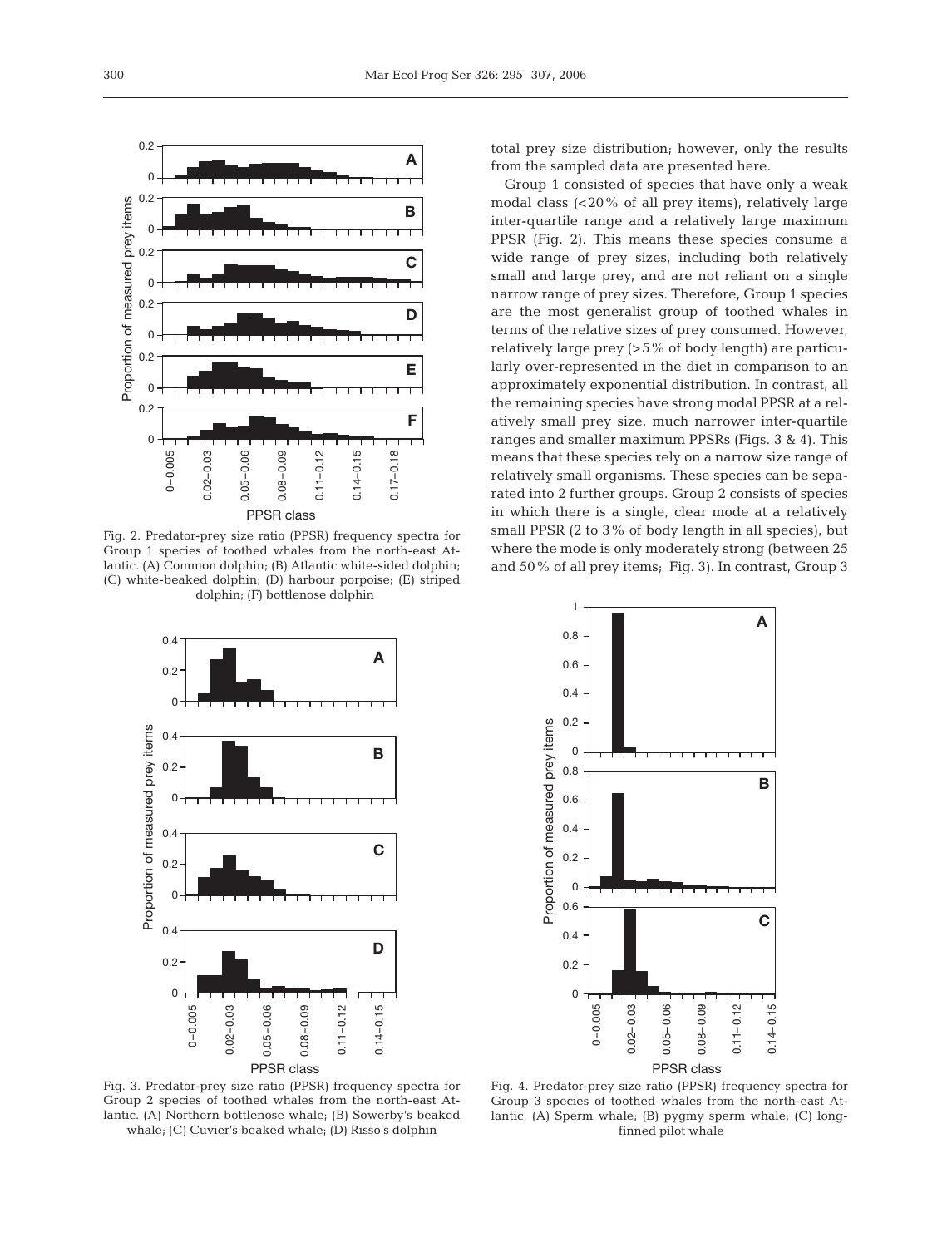

Fig. 5. Biplot of first and second axes of PCA using strength of the mode, maximum predator-prey size ratio (PPSR) and interquartile range of PPSRs. Group 1 species  $(\blacksquare)$ ; Group 2 species (o); Group 3 species ( $\Delta$ ). The most important variable for the first PC is the interquartile range  $(-0.608)$ . Group 1 species are therefore separated from Groups 2 and 3 along this first axis because they have a greater interquartile range, which indicates a greater variation in PPSR

consists of species in which there is a single, very strong mode  $(>50\%$  of all prey items) at a PPSR <0.03 (Fig. 4). Therefore, the majority of prey consumed by Group 3 species are very small  $\langle$ <3% of whale body length) and fall within a very narrow range (1% of whale body length), indicating a greater level of specialisation on organisms of a specific relative size in Group 3 than Group 2 species.

#### **Inter-individual variation within species**

There was noticeable inter-individual variation in the PPSR frequency spectra within each species (Fig. 6). However, even at the individual level there were differences between the 3 PPSR frequency spectra groupings that were consistent with the species

Table 3. Results of the principal component analysis (PCA) analysis conducted using all tooth whales with >30 prey items measured from the stomach. Three variables were used: strength of the mode, the maximum predator-prey size ratio (PPSR) and the interquartile range. Together, the first and second PC axes accounted for 86.2% of the variation in the data

|                       | PC <sub>1</sub> | PC2      | PC <sub>3</sub> |
|-----------------------|-----------------|----------|-----------------|
| Eigenvalue            | 1.9704          | 0.6153   | 0.4143          |
| Proportion            | 0.657           | 0.205    | 0.138           |
| Cumulative proportion | 0.657           | 0.862    | 1.000           |
| Eigenvectors          |                 |          |                 |
| Strength of mode      | 0.611           | $-0.164$ | 0.755           |
| Maximum PPSR          | $-0.542$        | $-0.800$ | 0.258           |
| Interguartile range   | $-0.577$        | 0.577    | 0.578           |
|                       |                 |          |                 |



Fig. 6. Biplot of the first and second axes of the PCA of individual tooth whales for each of species using the strength of the mode, the maximum predator–prey size ratio (PPSR) and the interquartile range of the PPSR. (A) Group 1 species; (B) Group 2 species; (C) Group 3 species. Polygons represent the spread of data for each species. These were added by hand and connected the outermost points of the distribution (e.g. minimum convex polygons). Axes are the same scale. The number of individuals with >30 measured prey items in the stomach is shown in brackets

level differences. Group 1 species had the highest levels of variation, and individuals ranged from having a restricted range of prey sizes in their stomachs to having an almost even distribution of different prey sizes. This is consistent with Group 1 species being more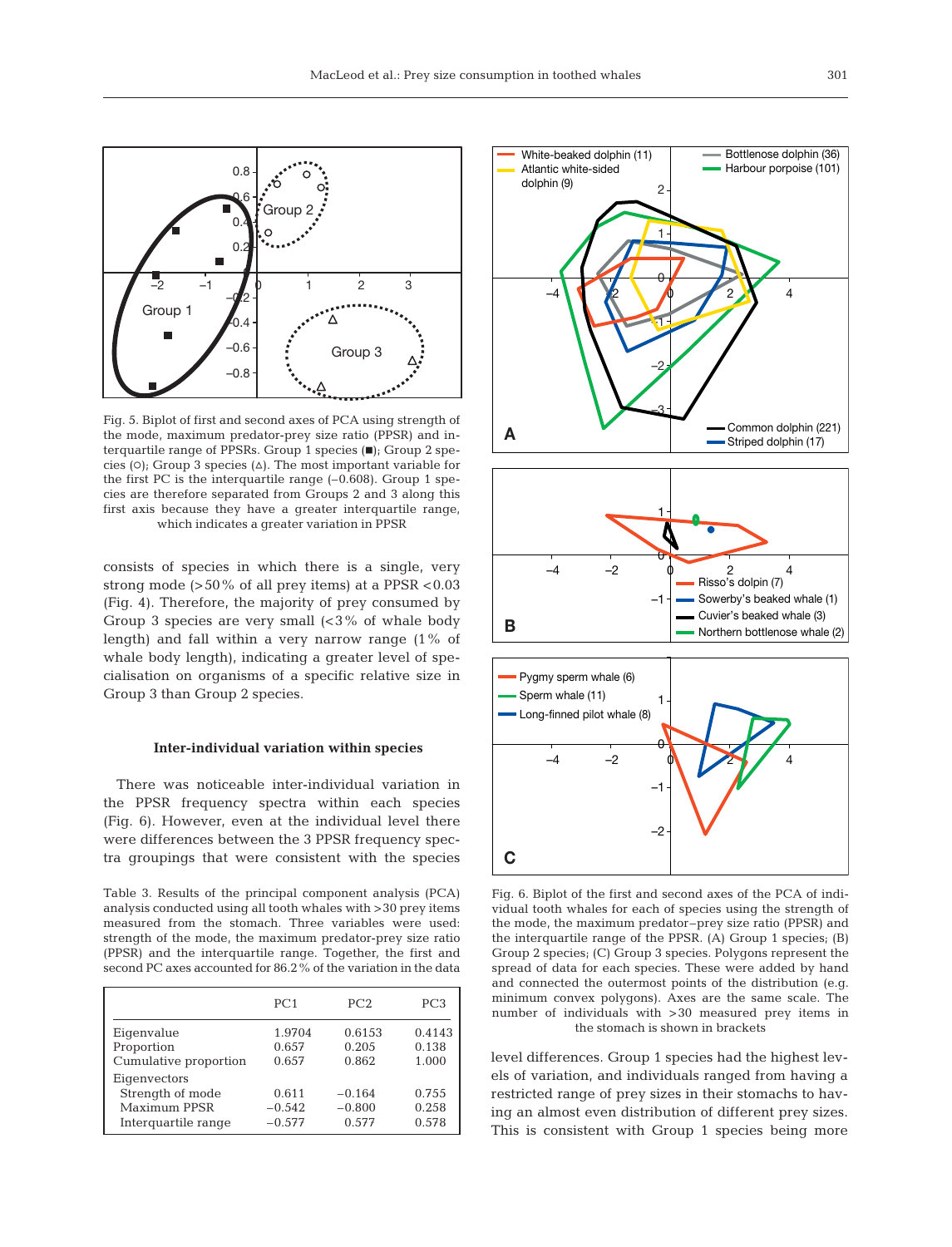generalist, consuming a wide variety of prey sizes and that these species are a mix of Type A and Type B individuals (Bearhop et al. 2004). However, there was a tendency for the spread of Group 1 species to be centred to the left and below the origin on the biplot. Strength of the mode was the most important variable on Axis 1 (eigenvector: 0.611) and maximum PPSR for Axis 2 (eigenvector: –0.800; see Table 3). Therefore, across all individuals, Group 1 species tended to have relatively weak modes and high maximum PPSRs.

In contrast, Group 2 and 3 species had less variation between individual animals in terms of the 3 variables and the spread of individuals on the biplot tended to be centred on the right-hand side of the biplot (Fig. 6). This is consistent with these species having stronger modes (i.e. higher eigen scores on PC1) and, therefore, specialising on a narrower range of prey sizes. Differences between Group 2 and Group 3 species were primarily on the PC2 axis, with Group 3 species tending to have lower values. This suggests that Group 3 species tend to consume prey with a higher maximum PPSR and this is consistent with the differences in the species level PPSR frequency spectra.

#### **Effect of sample size on PPSR frequency spectra**

In terms of the effect of sample size on the calculated PPSR frequency spectra, increasing the sample size decreased the variation around the actual species



Fig. 7. Effect of sample size on predator-prey size ratio (PPSR) frequency distribution in the common dolphin *Delphinus delphis*. Variation in cumulative frequency distribution when based on sample sizes of (A) 5, (B) , (C) 15 and (D) 20 individuals. Solid black line: cumulative frequency distribution for common dolphin from all samples (n = 309); grey lines: 95% of 1000 sampling events with the lowest difference from the species cumulative frequency distribution; blue lines: typical cumulative frequency distribution for Group 2 species (Risso's dolphin *Grampus griseus*); red line: typical cumulative frequency distribution for Group 3 species (long-finned pilot whale *Globicephala melaena*)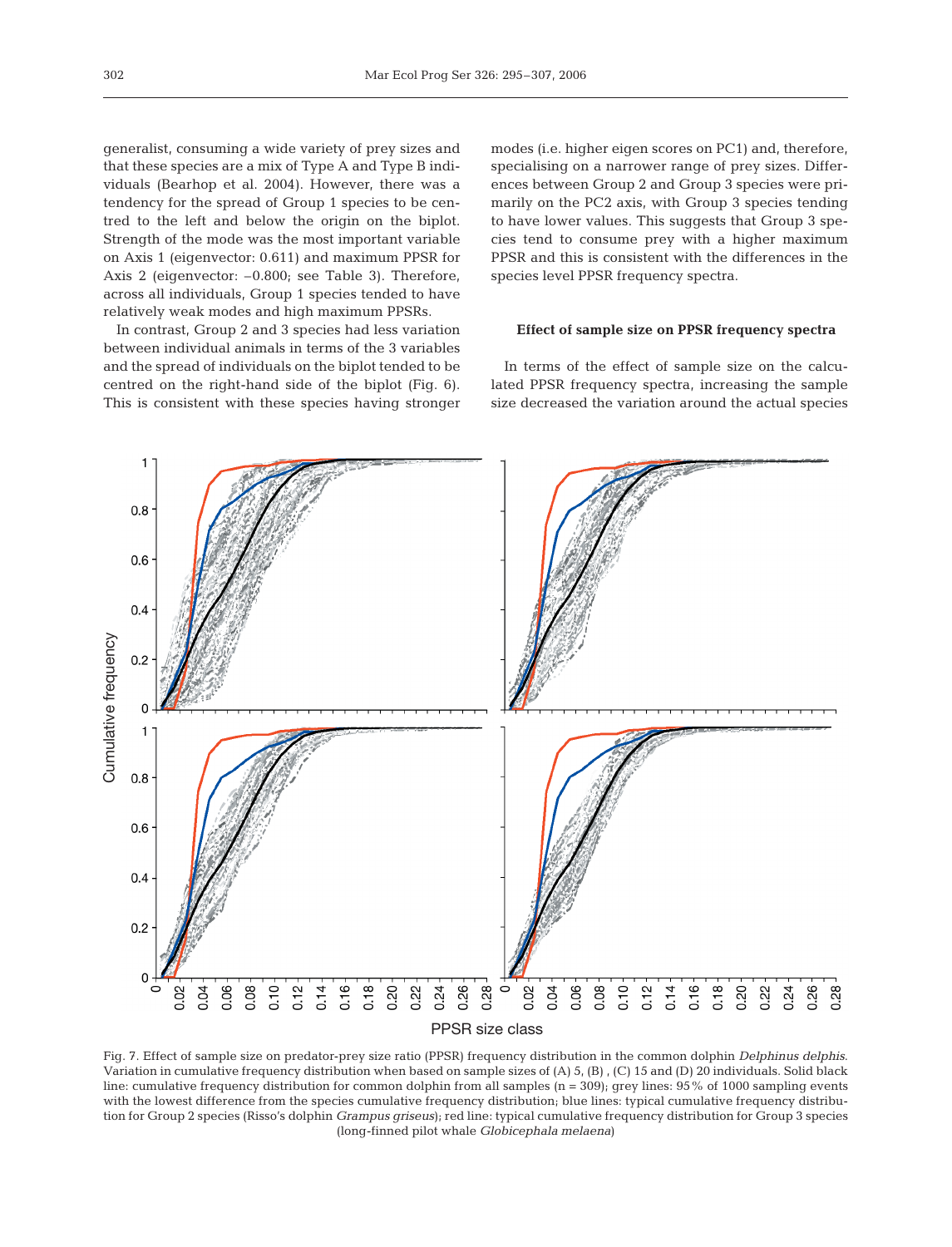PPSR frequency spectra generated from all common dolphin data. However, even when only 5 individuals were sampled, in 95% of all cases PPSR frequency spectra were distinct from those of Group 2 and 3 species in that they did not have the strong mode at a low PPSR class typical of these groups. Therefore, Group 1 species are unlikely to generate PPSR frequency spectra typical of a Group 2 or 3 species by chance alone even with as few as 5 individuals. When 10 or more individuals were sampled, the variation around the actual species PPSR frequency spectra was relatively low, suggesting that such sample sizes are sufficient to get a reliable picture of the PPSR frequency spectra of a species (Fig. 7). For Group 2 and 3 species, with much less variation between individuals than in Group 1 species (Fig. 6), even the small sample sizes available are likely to represent the PPSR frequency spectra of the species. For example, in sperm whales, all but one individual had a very strong mode at 1 to 2% of length, suggesting little variation between individuals and the species PPSR frequency spectra based on a small sample size are likely to represent the actual species spectra.

### **DISCUSSION**

#### **Relative prey size consumption in toothed whales**

The results of this study suggest that toothed whales are not generalist predators that consume organisms in proportion to their availability in the local environment, at least in terms of prey size. In all 13 species examined here, the smallest relative sizes of prey were under-represented in comparison to an approximately exponential distribution of organism sizes expected to be available in the local environment.

#### Possible biases in analysis

However, these results could also be explained by biases in the assumptions and methods used in this study. (1) For some reason the smallest organisms could be under-represented within stomach contents due to increased likelihood of digestion of smaller hard remains. However, if this were the case, it is unlikely that such a similar lower relative size limit (very few prey <0.5% of cetacean body length) would be found in all species ranging from the harbour porpoise to the sperm whale. Across this size range 0.5% of body length would indicate a prey size varying from around 0.75 to 7.5 cm respectively. In addition, a similar lower size limit was found regardless of whether prey remains were otoliths from fish or beaks from cephalopods that are known to have very different digestion rates (Pierce & Boyle 1991).

(2) Similarly, if smaller organisms were for some reason less abundant in the local environments than expected, it would not explain why cetacean species of different sizes feeding on the same organisms in similar general areas have similar modal PPSRs but different absolute prey sizes. For example, in the northeast Atlantic both northern bottlenose and sperm whales primarily feed on squid of the genus *Gonatus*. However, while both species consume similar modal prey sizes, they differ in their absolute prey sizes (Santos & Pierce 2005), indicating that differences in availability of absolute organism sizes are unlikely to explain the under-representation of relatively small organisms.

It is also possible that these results are an artefact of only measuring a sample of prey remains from an individual cetacean when the numbers of specific species of prey were large. However, PPSR frequency spectra of estimated size distribution of all prey remains were very similar to the ones calculated using the sub-sampled data.

#### Comparison with relative prey size preferences of fish

Therefore, it seems that prey size is an important component of prey selection in toothed whales and that toothed whales preferentially consume larger, less abundant organisms. A similar link between predator size and prey size selection has previously been found in marine fish (Scharf et al. 2000). However, in the toothed whale species examined here, the majority of prey (77 to 100% of all prey items, depending on species) had a PPSR <0.1. In contrast, most fish species examined by Scharf et al. (2000) concentrated on prey ranging from 10 to 20% of predator length to >50% of predator length. Therefore, most fish species appear to consume relatively larger prey than toothed whales. This may relate to the morphology of toothed whales, where the larynx penetrates through the oesophagus, limiting the largest size of prey that can be consumed (MacLeod et al. in press). Fish are not limited in the same way, allowing them to swallow prey of a much larger relative size. As a result, there may be a relatively high overlap in terms of actual prey sizes consumed between toothed whales and fish of very different sizes. In addition, it appears that the minimum prey size consumed by toothed whales is also affected by predator size, with all species having a similar lower limit to relative prey size regularly consumed (around PPSR 0.005). This may reflect hydrodynamic limitations on the ability of pursuit predators to catch relatively small prey (Domenici 2001).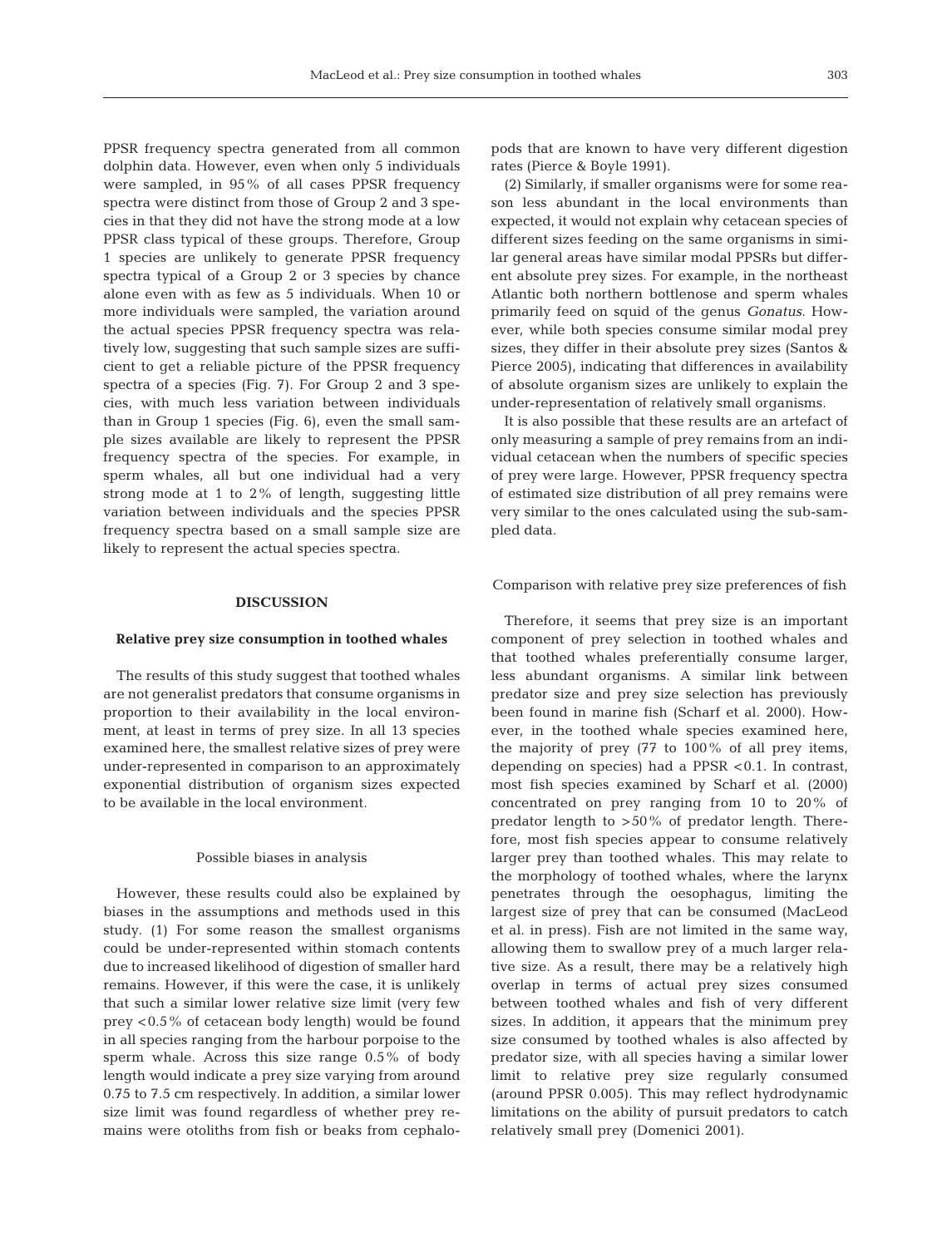## **Comparison between toothed whale species**

While all toothed whale species examined here showed evidence of being dietary specialists, at least in terms of prey size, it appears they differ in the extent of this specialisation, ranging from the most generalist species in Group 1 to the most specialised species in Group 3.

#### Possible biases in analysis

(1) It is possible that these differences are an artefact of using a PPSR to construct the size frequency spectra rather than the actual prey size. For example, for species with larger body sizes, each PPSR frequency class will contain a wider range of actual prey sizes than for smaller species. This could result in larger species having a narrower PPSR frequency spectrum simply due to body size differences even if they are consuming organisms of the same range of actual sizes. However, pygmy sperm whales *Kogia breviceps*, Risso's dolphins *Grampus griseus* and bottlenose dolphins *Tursiops truncatus* all have very different PPSR frequency spectra (Figs. 2F, 3D,& 4B) despite having similar average body sizes (252, 272 and 273 cm respectively; Table 1). Similarly, sperm whales and pygmy sperm whales have almost identical PPSR frequency spectra (Fig. 4A,B) despite a more than 5-fold difference in average size (Table 1). This suggests that the difference between species are real and not simply an artefact of using PPSR frequency spectra rather than size spectra.

(2) Similarly, the sample sizes used to construct the species PPSR frequency spectra differed greatly between species. In general, the sample sizes for Group 2 and 3 species were smaller than those for Group 1 species, and it could be that the apparent greater specialisation in members of the first 2 groups is actually an artefact of an incomplete sampling of the full range of variation in these species. This variation in the number of individuals reflects the relative availability of samples from stranded animals within this region; in cetacean research a lack of data for certain species is a widespread problem for comparative studies such as this one. This lack of data for species which strand more rarely (e.g. beaked whales) is unlikely to be overcome in the near future and waiting until comparable sample sizes are available for all species would effectively result in little comparative research being conducted on cetaceans. Therefore, the results of this comparison should be considered preliminary and may require amending when more data become available. However, the fact that species with similar numbers of sampled individuals fall into different PPSR frequency spectra groups (e.g. whitebeaked and Atlantic white-sided dolphins into Group 1,

Risso's dolphins into Group 2 and long-finned pilot whales into Group 3) suggests that the segregation of toothed whale species into groups with different relative prey size preferences is not simply due to insufficient sampling of certain species' actual prey size preferences. In addition, if the apparent division into 3 separate groups was due to incomplete sampling of the variation in prey size consumed by species with smaller sample sizes, it would be expected that the samples from individuals of Group 2 and 3 species would be a random subset of samples from Group 1 species. However, the PCA based on data from individual animals suggests that this is not the case since the distribution of Group 2 and Group 3 individuals are consistent with each other and are not a random subset of the individuals of Group 1 species (Fig. 6). Finally, detailed investigation of the effect of sample size on PPSR frequency spectra in the common dolphin suggests that even with as few as 5 individuals sampled, it is unlikely that a Group 1 species would generate a spectrum typical of a Group 2 or 3 species with a strong mode at a low PPSR. Therefore, it seems unlikely that the differences between the groups are a result of small sample sizes. The effect of sample size on common dolphin PPSR frequency spectra suggests that once sample sizes reach 10, the PPSR frequency spectra obtained is likely to be similar to that generated from much larger sample sizes (Fig. 7). While adding more samples affects the exact form of the PPSR frequency spectra, it will have little effect the outcome of the type of interspecific comparison conducted in this study.

#### **What drives interspecific differences?**

There are a number of possible explanations for the suggested differences between species. (1) It may be related to phylogeny, with each distinct PPSR frequency spectra group consisting of closely related species. However, none of the 3 PPSR frequency spectra groups are monophyletic. Group 1 consists of dolphin species (family Delphinidae) and the harbour porpoise *Phocoena phocoena* (family Phocoenidae), while Group 2 consists of beaked whales (family Ziphiidae) and Risso's dolphin *Grampus griseus* (family Delphiniidae) and Group 3 consists of sperm whales (families Physeteridae and Kogiidae) and the long-finned pilot whale, *Globicephala melas* (family Delphinidae).

(2) On average, Group 1 species have the smallest body size, while Group 3 species have the largest body size. However, as noted above, all groups contain species of similar body sizes (e.g. bottlenose dolphin, Risso's dolphin and pygmy sperm whale) and wide variation in body sizes (Group 1: 131 to 273 cm; Group 2: 272 to 607 cm; Group 3: 252 to 1302 cm;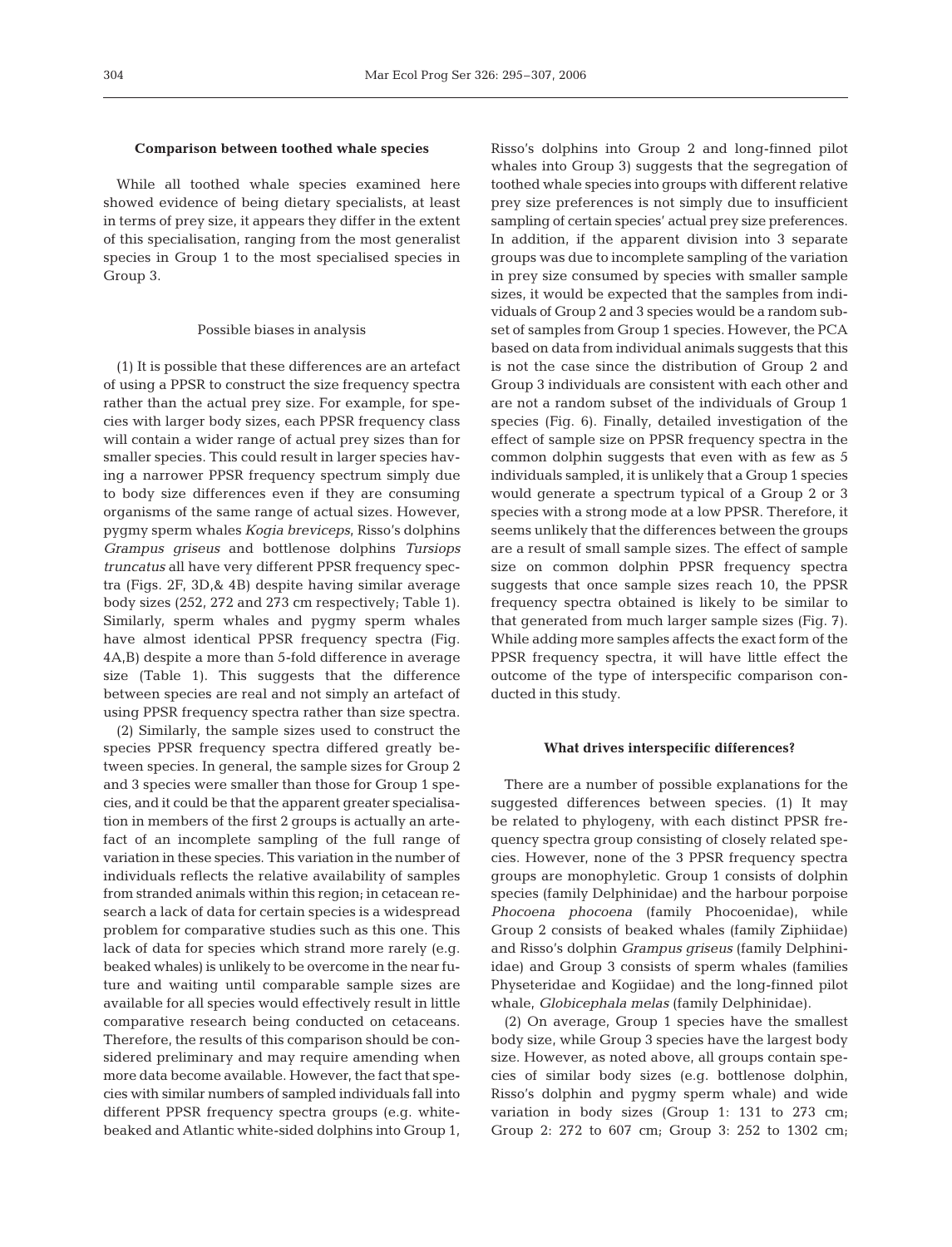see Table 1). Therefore, while body size may contribute to differences in size-based prey selection, with species larger species being more specialist than smaller species, this does not account for all differences between the groups.

(3) The difference between groups could relate to other aspects of prey preferences. For example, many species in Groups 2 and 3 are thought to primarily forage on cephalopods and it could be that a preference for cephalopods over a more generalist diet, or one primarily consisting of fish, is responsible for differences in prey size preferences. However, at least one of the Group 2 species, Sowerby's beaked whale, primarily consumes fish in the northeast Atlantic (MacLeod et al. 2003), suggesting that this is also not a complete explanation.

(4) All members of Group 1 are relatively shallowdiving species, primarily foraging in the top 200 m of the water column (Schreer & Kovacs 1997; Otani et al. 1998), while most members of Groups 2 and 3 are thought to primarily forage at depths >500 m (e.g. northern bottlenose whale: Hooker & Baird 1999; long-finned pilot whale: Heide-Jorgensen et al. 2002, Baird et al. 2002; sperm whale: Lockyer 1997). Therefore, the specialisation on a narrow range of relatively small organisms could relate to deep-diving. Deepdiving undoubtedly places constraints on air-breathing animals, which could lead to very tight constraints on energy budgets and foraging requirements. This, in turn, could result in deep-diving species concentrating on a narrow range of prey sizes. However, it might be expected that larger organisms would provide better energetic returns per unit effort and that deep-divers would specialise on proportionately larger rather than proportionately smaller prey than shallow-diving species. In addition, Risso's dolphin, a Group 2 species, frequently occurs in relatively shallow coastal waters in the northeast Atlantic (e.g. The Minch in northwest Scotland; Gill et al. 1997), where diving to depth >200 m is not possible. This suggests that deep-diving does not, in itself, result in the specialisation on a narrow range of relatively small organisms.

#### Relative prey size preferences and prey capture

In contrast to the above explanations, a link with the primary prey capture technique used by the different groups may provide a more complete explanation for differences between groups. Group 1 species primarily capture prey using a pincer movement of the jaws, which contain a large numbers of relatively small, simple, peg-like teeth that are well adapted for piercing, gripping and handling prey (Heyning &Mead 1996,

MacLeod 1998). Such a prey capture technique can be used with equal efficiency to capture both relatively small and relatively large prey. In addition, species with this morphology can also use alternative methods of prey capture, such as suction-feeding, when required, further enhancing the range of prey sizes than can be captured and consumed. The only limitation to the largest size of prey that these species can consume is whether it will fit down the oesophagus either whole or in pieces (MacLeod et al. in press). In contrast, Group 2 and 3 species have a reduced dentition, and in most species those teeth that remain are adapted to function as weapons rather than for foraging (Heyning & Mead 1996, MacLeod 1998). This reduced dentition is primarily thought to be an adaptation for foraging on cephalopods, since small, peg-like teeth are poorly adapted for gripping the rubbery flesh, and prey capture is primarily by suction (Heyning & Mead 1996). However, specialising in suction-feeding places a number of pressures on cetacean morphology. In particular, suction-feeding is more efficient when the entrance to the mouth is smaller, as the pressure difference produced by movements of structures in the mouth and buccal cavity is concentrated in a smaller area. Toothed whales that specialise in using suction to capture prey have adaptations that reduce the size of the entrance of the mouth. These include a reduced gape in beaked whales, a relatively narrow mouth in sperm whales and the ability to use their lips to narrow the opening of the mouth in delphinids (Heyning & Mead 1996). As a result, species that specialise in using suction to capture prey are limited in the upper size of prey that they can ingest, potentially explaining why they preferentially consume a narrow range of relatively small organisms. Under these circumstances, the specialisation on a narrow range of prey sizes is not a 'choice' but a 'sampling' bias imposed by morphological adaptations. Therefore, it seems likely that while a specialisation in prey capture by suction may have evolved as a method for effectively capturing cephalopods, it is not the consumption of cephalopods per se but the specialisation in prey capture by suction that results in a specialisation on a narrow range of relatively small organisms. Similarly, larger species and deeper divers tend to be specialist suction-feeders (but not necessarily vice versa) and this may explain why there is a partial link between these characteristics and prey size specialisation.

## Possible reasons for differences in relative prey size preferences between suction feeding specialists

Reasons for the division of suction-feeding species into Groups 2 and 3 currently remain unclear. It may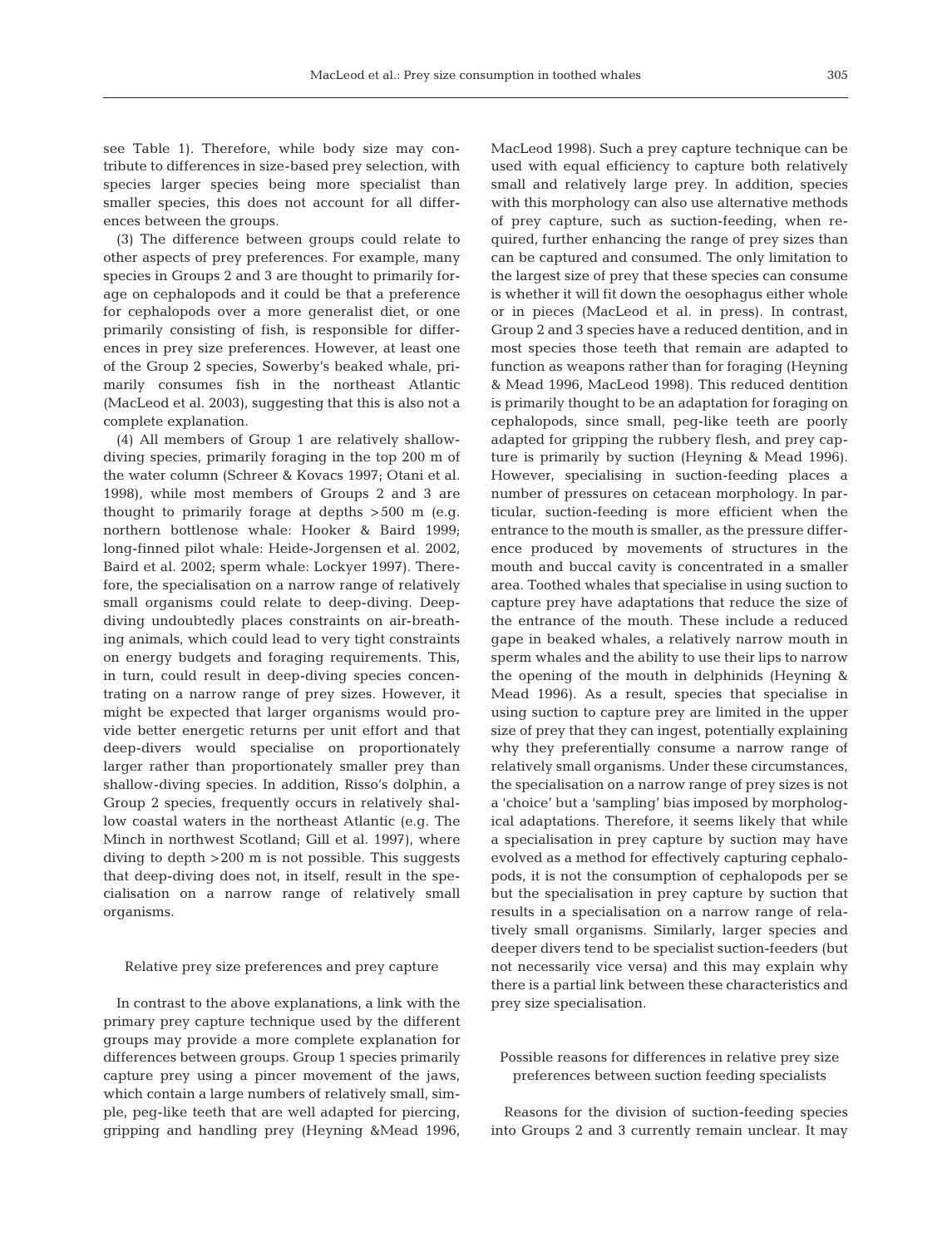be related to the fact that the use of suction as the primary mode of prey capture has evolved independently in a number of different lineages (e.g. families Ziphiidae, Physeteridae, Kogiidae and Delphiniidae). As a result, specific adaptations for suction-feeding, such as the way in which the entrance to the mouth is limited to increase the suction power, vary between species. These variations may limit prey ingestion to different extents and in different ways. However, this would not explain why species that have independently evolved suction-feeding have similar relative prey size preferences (e.g. Ziphiidae and Risso's dolphin) or why 2 delphinid species fall into separate groups. As yet unknown ecological characteristics may explain this convergence between some suction-feeding species in terms of their PPSR frequency spectra and the divergence between others.

# Implications of suction feeding for other aspects of foraging ecology

The limitations that suction-feeding places on toothed whale species have implications for other aspects of their ecology. In particular, by limiting the size of prey that can be consumed, suction-feeding may affect the proportion of time an animal needs to spend foraging to meet its daily energy requirements. For example, a 15 m long sperm whale primarily consuming *Gonatus* spp. of 2% of its body length may need to ingest more than 100 squid  $h^{-1}$  in order to achieve its estimated daily energy requirements of 3.25% of body weight (Lockyer 1991, Santos et al. 1999). Therefore, while suction-feeding may have evolved as an aid in the capture and consumption of cephalopods, it places additional pressures on toothed whales in terms of meeting their daily energy budgets by requiring specialisation on relatively small organisms.

*Acknowledgements.* Analysis of material collected up to 1997 was funded by the Commission of the European Communities (CEC) under Contracts ERB 4001 GT 93/3630 and ERB FMBI CT96 1373. Sample collection and analysis during 1998–2000 was funded under CEC DG XIV Study Project 98/089. Sample collection and analysis during 2001–2003 was funded under CEC project EVK3-CT-2000-00027. The authors thank H. Ross, R. Reid and I. A. P. Patterson (SAC Veterinary Science Division, Inverness, Scotland) for collecting the stomach samples from Scottish animals during post-mortem examinations. Spanish samples were collected by A.L. and other members of CEMMA. The stomach of the northern bottlenose from Ireland was provided by E. Rogan, Department of Zoology, Ecology and Plant Science, University College Cork, Cork, Republic of Ireland. The authors also thank the 2 anonymous reviewers for their comments and suggestions on earlier drafts of this manuscript.

## LITERATURE CITED

- Baird RW, Borsani JF, Hanson MB, Tyack (2002) Diving and night-time behavior of long-finned pilot whales in the Ligurian Sea. Mar Ecol Prog Ser 237:301–305
- Bearhop S, Adams CE, Waldon S, Fuller RA, MacLeod H (2004) Determining trophic niche width: a novel approach using stable isotope analysis. J Anim Ecol 73:1007–1012
- Churchill SK (1994) Diet, prey selection and foraging behaviour of the orange horseshoe-bat *Rhinonycteris aurantius*. Wildl Res 21:115–130
- Clarke MR (1986) A handbook for the identification of cephalopod beaks. Clarendon Press, Oxford
- Dolar MLL, Walker WA, Kooyman GL, Perrin WF (2003) Comparative feeding ecology of spinner dolphins (*Stenella longirostris*) and Fraser's dolphins (*Lagenodelphis hosei*) in the Sulu Sea. Mar Mamm Sci 19:1–19
- Domenici P (2001) The scaling of locomotor performance in predator-prey encounters: from fish to killer whales. Comp Biochem Physiol A 131:169–182
- Feinsinger P, Spears EE, Poole RW (1981) A simple measure of niche breadth. Ecology 62:27–32
- Gill A, Atkinson T, Evans PGH (1997) Cetacean sightings off the east coast of the Isle of Lewis, Scotland. In*:* Evans PGH, Parsons ECM, Clark SL (eds) European research on cetaceans 11. Proc 11th Eur Cetacean Soc Conf. European Cetacean Society, Oxford, p 109–111
- Grant PB (1968) Bill size, body size and the ecological adaptations of bird species to competitive situations on islands. Syst Zool 17:319–333
- Grant BR, Grant PR (1996) High survival of Darwin's finch hybrids: effects of beak morphology and diets. Ecology 77:500–509
- Härkönen T (1986) Guide to the otoliths of the bony fishes of the north-east Atlantic. Danbiu, Hellerup
- Heide-Jorgensen MP, Bloch D, Stefansson E, Mikkelsen B, Ofstad LH, Dietz R (2002) Diving behaviour of long-finned pilot whales *Globicephala melas* around the Faroe Islands. Wildl Biol 8:307–313
- Heyning JE, Mead JG (1996) Suction feeding in beaked whales: morphological and observational evidence. Smithson Contrib Sci 464:1–12
- Hooker SK, Baird RW (1999) Deep-diving behaviour of the northern bottlenose whale, *Hyperoodon ampullatus* (Cetacea: Ziphiidae). Proc R Soc Lond B 266:671–676
- Jennings S, Warr K, Mackinson S (2002) Use of size-based production and stable isotope analyses to predict trophic transfer efficiences and predator-prey body mass ratios in food webs. Mar Ecol Prog Ser 240:11–20
- Kutt AS, Coulson G, Wainer J (1998) Diet of the striped legless lizard *Delma impar* (Squamata: Pygopodidae) in a western (basalt) plains grassland, Victoria. Aust Zool 30:412–418
- Lockyer C (1991) Body composition of the sperm whale, *Physeter catodon*, with special reference to the possible functions of fat depots. Rit Fiskild 12:1–24
- Lockyer C (1997) Diving behaviour of the sperm whale in relation to feeding. Bull Inst R Sci Nat Belg Biol 67(Suppl):47–52
- MacLeod CD (1998) Intraspecific scarring in odontocete cetaceans: an indicator of male 'quality' in aggressive social interactions. J Zool 244:71–77
- MacLeod CD, Santos MB, Pierce GJ (2003) Review of data on diets of beaked whales: evidence of niche separation and geographic segregation. J Mar Biol Assoc UK 83:651–665
- MacLeod CD, Reidenberg JS, Weller M, Santos MB, Herman J, Goold J, Pierce GJ (in press) Breaking symmetry: the marine environment, prey size and the evolution of asymmetry in cetacean skulls. Anat Rec